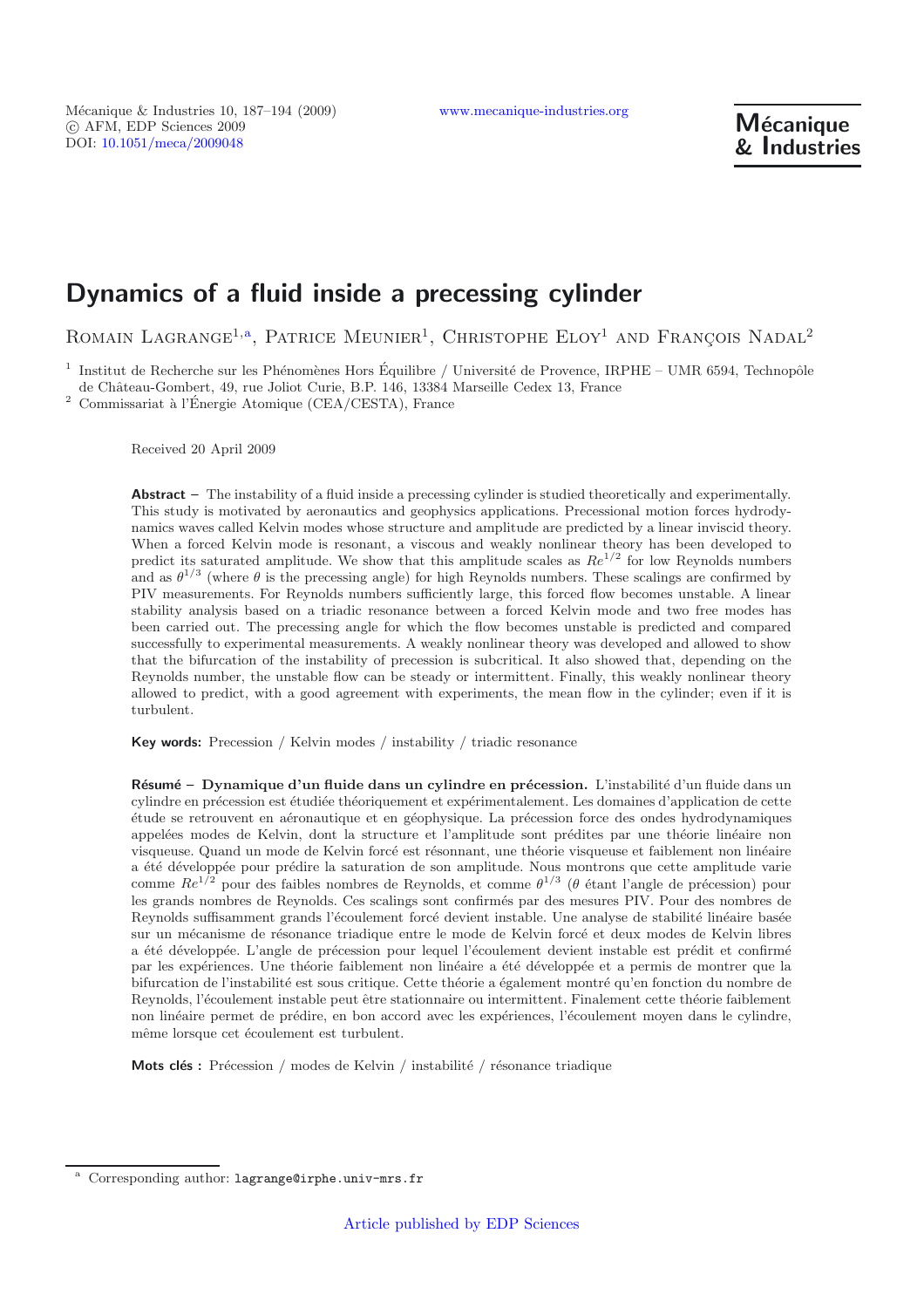# **Nomenclature**

| А                      | Amplitude of the resonant base flow                                                          |
|------------------------|----------------------------------------------------------------------------------------------|
| $A^*$                  | Complex conjugate of $A$                                                                     |
| $A_0$                  | Amplitude of the geostrophic mode                                                            |
| $A_1$                  | Amplitude of the first free Kelvin mode                                                      |
| $A_2$                  | Amplitude of the second free Kelvin mode                                                     |
| $d_2$                  | Second root of the Bessel function of the first kind and of order 5                          |
| $f_{\parallel}$        | Forcing parameter                                                                            |
| H                      | Cylinder height                                                                              |
| $\hbar$                | Aspect ratio of the cylinder                                                                 |
| $\dot{i}$              | Complex number $\sqrt{-1}$                                                                   |
| $J_m$                  | Bessel function of the first kind and of order $m$                                           |
| $J_m$                  | Derivative of $J_m$                                                                          |
| $\boldsymbol{k}$       | Axial wavenumber of the resonant base flow                                                   |
| $k_1$                  | Axial wavenumber of the first free Kelvin mode                                               |
| $k_2$                  | Axial wavenumber of the second free Kelvin mode                                              |
| m                      | Azimuthal wavenumber of the resonant base flow                                               |
| m <sub>1</sub>         | Azimuthal wavenumber of the first free Kelvin mode                                           |
| m <sub>2</sub>         | Azimuthal wavenumber of the second free Kelvin mode                                          |
| $N_1$                  | Non-linear coupling term between the resonant base flow and the second free Kelvin mode      |
| $N_2$                  | Non-linear coupling term between the resonant base flow and the first free Kelvin mode       |
| $\boldsymbol{R}$       | Radius of the cylinder                                                                       |
| $r_{-}$                | Classical cylindrical coordinate                                                             |
| Re                     | Reynolds number                                                                              |
| Ro                     | Rossby number                                                                                |
| $S_1$                  | Boundary viscous effects for the first free Kelvin mode                                      |
| $S_2$                  | Boundary viscous effects for the second free Kelvin mode                                     |
| $\mathbf{u}_{\varphi}$ | Classical unit vector of the cylindrical base                                                |
| $V_1$                  | Volume viscous effects for the first free Kelvin mode                                        |
| $V_2$                  | Volume viscous effects for the second free Kelvin mode                                       |
| $\boldsymbol{z}$       | Cylindrical coordinate along the cylinder axis. $z = 0$ being the mid-height of the cylinder |
| $\delta$               | Parameter of the constitutive relation for the resonant base flow                            |
| $\delta_1$             | Parameter of the constitutive relation for the first free Kelvin mode                        |
| $\delta_2$             | Parameter of the constitutive relation for the second free Kelvin mode                       |
| $\sigma$               | Growth rate of the instability                                                               |
| $\theta$               | Precessing angle                                                                             |
| $\nu$                  | Kinematic viscosity                                                                          |
| ξ                      | Interaction coefficient between the geostrophic mode and the resonant base flow              |
| $\xi_1$                | Interaction coefficient between the geostrophic mode and the first free Kelvin mode          |
| $\xi_2$                | Interaction coefficient between the geostrophic mode and the second free Kelvin mode         |
| $\varphi$              | Classical cylindrical coordinate                                                             |
| $\chi_1$               | Non-linear coefficient for the first free Kelvin mode                                        |
| $\chi_2$               | Non-linear coefficient for the second free Kelvin mode                                       |
| Ω                      | Axial component of the fluid rotation vector                                                 |
| $\Omega_1$             | Angular frequency of the cylinder                                                            |
| $\omega_1$             | Dimensionless angular frequency of the first free Kelvin mode                                |
| $\Omega_2$             | Angular frequency of the platform, rad.s <sup>-1</sup>                                       |
| $\omega_2$             | Dimensionless angular frequency of the second free Kelvin mode                               |
| $\omega$               | Frequency ratio                                                                              |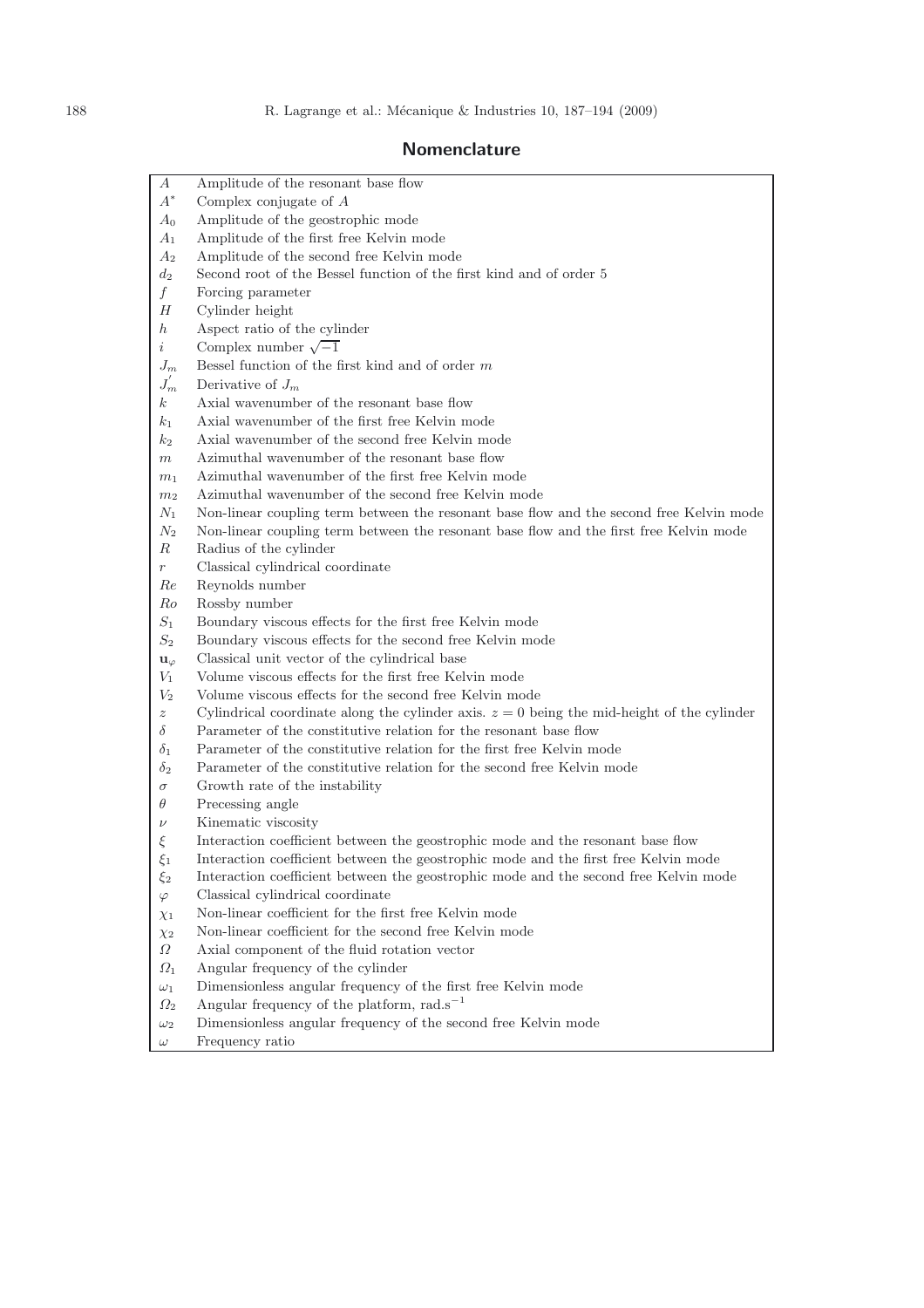## **1 Introduction**

The knowledge of the flow forced by a precessional motion is of critical importance in several domains. In aeronautics, a flying object whose liquid propellant is forced by precession can have its trajectory dangerously modified. In geophysics the Earth precession modifies the flow of its liquid core and is therefore of significative importance in understanding the dynamo effect (among other effects such as convection, boundary layers, elliptic or tidal instability [\[1](#page-7-0)]).

Experiments such as the one carried out by McEwan [\[2\]](#page-7-1) clearly show that the container precession forces a flow which can be decomposed as a sum of inertial waves (also called Kelvin modes). For low Reynolds numbers this flow is stable. For large Reynolds numbers it becomes unstable and can degenerate into a turbulent flow. This behavior was also reported by Manasseh  $[3-5]$  $[3-5]$ , and Kobine [\[6\]](#page-7-4). Among several scenarios, Kerswell [\[7](#page-7-5)] suggested that a given Kelvin mode can trigger a triadic resonance with two other Kelvin modes leading to an instability. We have demonstrated that this mechanism of triadic resonance between Kelvin modes (which bears similarity with the elliptic instability  $[8, 9]$  $[8, 9]$  $[8, 9]$  is indeed responsible of the instability of precession.

The paper is organized as follows. Section 2 is dedicated to a presentation of the problem. Parameters and dimensionless numbers are introduced and a short presentation of the experimental set-up is described. In Section 3 the base flow, ie. the flow before the instability, is presented. Classical results concerning a non-resonant flow are recalled and extended in the case of a resonant flow. In Section 4 the instability is experimentally presented and a linear stability analysis is described. Finally, a weakly nonlinear theory is developed in Section 5 in order to explain the transition from an unstable and stationary flow to an unstable and intermittent flow.

#### **2 Presentation of the problem**

The flow inside a precessing cylinder of height H and radius R, full of fluid of kinematic viscosity  $\nu$  is considered. This cylinder rotates at the angular frequency  $\Omega_1$  around its axis. It is mounted on a platform which rotates at the angular frequency  $\Omega_2$  as shown in Figure [1.](#page-2-0) The angle between the two axes of rotation is the precession angle  $\theta$ . In the following, variables are made dimensionless by using R and  $\Omega = \Omega_1 + \Omega_2 \cos \theta$  as characteristic length and frequency. The dynamics of this precessing system depends on four dimensionless numbers:

- the aspect ratio  $h = H/R$ ;
- the frequency ratio  $\omega = \Omega_1/\Omega$ ;
- the Rossby number  $Ro = \Omega_2 \sin \theta / \Omega;$
- the Reynolds number  $Re = \Omega R^2/\nu$ .

An experimental set-up was built in the laboratory, allowing Particle Image Velocimetry (PIV) measurements of the velocity fields in a transverse section of the cylinder.

<span id="page-2-0"></span>

Fig. 1. Sketch of a precessing cylinder.

To perform the acquisition of a PIV field, small markers illuminated with a thin light sheet created by a Yag pulsed laser were used. Particle images were recorded by a camera mounted on the rotating platform. The horizontal velocity and the axial vorticity fields in the cylinder frame of reference were thus measured. More details about PIV treatment can be found in [\[10\]](#page-7-8) and a precise description of the experimental set-up is given in [\[11](#page-7-9)].

#### **3 Base flow**

In Figure [2a](#page-3-0) the axial flow vorticity is showed in the cylinder reference frame for a small Rossby number:  $Ro = 0.0031$ , and a moderate Reynolds number:  $Re = 3500$ . Two counter rotating vortices are observed. It corresponds to a Kelvin mode which is forced by precession. Owing to the time and azimuthal dependence of the precession forcing, this Kelvin mode has an azimuthal wavenumber  $m = 1$  and an angular frequency  $\omega$  (see [\[12\]](#page-7-10)). Its velocity field is

$$
\mathbf{V_b} = A\mathbf{v_b}\left(r, z\right) e^{i(\omega t + \varphi)} + \text{c.c}
$$
 (1)

where  $A$  is the amplitude, c.c denotes the complex conjugate and

$$
\mathbf{v}_{\mathbf{b}}(r, z) = \begin{pmatrix} u_b(r) \sin (kz) \\ v_b(r) \sin (kz) \\ w_b(r) \cos (kz) \end{pmatrix}
$$
  
with
$$
\begin{cases} u_b(r) = i \frac{\omega r \delta J_1'(\delta r) + 2J_1(\delta r)}{2r(\omega^2 - 4)} \\ v_b(r) = \frac{2r \delta J_1'(\delta r) + \omega J_1(\delta r)}{2r(4 - \omega^2)} \\ w_b(r) = i \frac{k}{2\omega} J_1(\delta r) \end{cases}
$$
(2)

In this expression  $J_1(r)$  is the Bessel function of the first kind and  $J'_1(r)$  its r-derivative.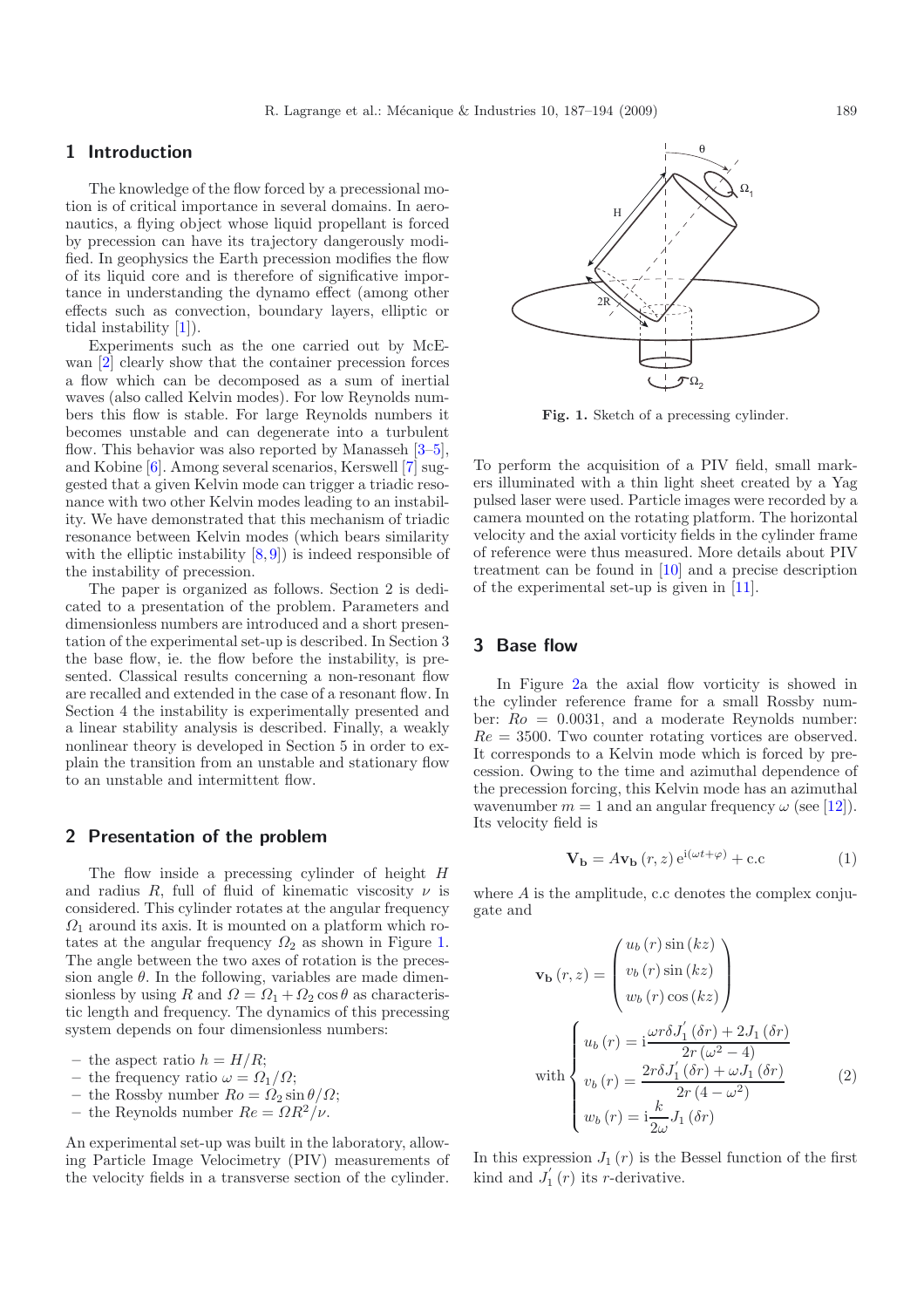

<span id="page-3-0"></span>**Fig. 2.** (a) Vorticity field of the first Kelvin mode measured by PIV at its first resonance, in the absence of instability  $(h =$ 1.62,  $\omega = 1.18$ ,  $Re \approx 3500$ ,  $Ro = 0.0031$ ). (b) Amplitude of the first Kelvin mode obtained at the first (solid line), second (dashed line) and third (dotted line) resonance. Symbols are experimental results ( $h = 1.8$ ,  $\theta = 2^\circ$ ).

The parameter  $\delta$  satisfies the constitutive relation

<span id="page-3-4"></span>
$$
\delta^2 = \frac{4 - \omega^2}{\omega^2} k^2 \tag{3}
$$

where the axial wavenumber k depends on  $\omega$  according to the following dispersion relation with  $m = 1$ 

$$
\omega \delta J_{m}'\left(\delta\right) + 2mJ_{m}\left(\delta\right) = 0\tag{4}
$$

At a given  $\omega$  this dispersion relation has an infinite number of solutions. Each solution corresponds to a Kelvin mode forced at the frequency  $\omega$ . The Kelvin mode showed in Figure [2](#page-3-0) is the first Kelvin mode. It corresponds to the mode with the smallest axial wavenumber  $k$ .

A classical linear and inviscid theory can predict the amplitude A of a forced Kelvin mode. This theory shows that  $A \sim Ro$  and depends on  $\omega$ . However, when the mode is resonant (i.e.  $k = n\pi/h$ , with n an odd number) its

amplitude A diverges. A viscous [\[13\]](#page-7-11) and weakly nonlinear [\[11\]](#page-7-9) theory is then necessary to predict the amplitude saturation. Figure [2b](#page-3-0) represents the saturation of the first Kelvin mode as a function of Re for its first three resonances. We showed [\[11\]](#page-7-9) that for small Reynolds numbers (viscous regime,  $Re^{1/2}Ro^{2/3} \ll 1$ ), A scales as  $Ro\sqrt{Re}$ due to viscous effects in the Ekman layers. For larger Reynolds numbers (nonlinear regime,  $\text{Re}^{1/2}\text{Ro}^{2/3} \gg 1$ )), A scales as  $Ro^{1/3}$ . Predictions of [\[11\]](#page-7-9) are in good agreement with PIV measurements represented by symbols in Figure [2b](#page-3-0).

# <span id="page-3-1"></span>**4 Instability**

As shown in the literature  $[5,6]$  $[5,6]$ , the flow inside a precessing cylinder becomes unstable when the Reynolds or the Rossby number is increased. Figure [3](#page-4-0) is a PIV measurement of the axial and instantaneous vorticity field for  $Re = 6500$  and  $Ro = 0.0031$ . For such a value of Re and Ro the flow depicted in Figure [2a](#page-3-0) is unstable and the unstable mode exhibits a ring with 10 lobes of vorticity with alternate signs. It corresponds to a free Kelvin mode with azimuthal wavenumber  $m_1 = 5$ . Its velocity field is

<span id="page-3-2"></span>
$$
\mathbf{V}_1 = A_1 \mathbf{v}_1 \left( r, z \right) e^{i(\omega_1 t + m_1 \varphi)} + \text{c.c}
$$
 (5)

<span id="page-3-3"></span>where

$$
\mathbf{v}_{1}(r, z) = \begin{pmatrix} u_{1}(r) \sin(k_{1}z) \\ v_{1}(r) \sin(k_{1}z) \\ w_{1}(r) \cos(k_{1}z) \end{pmatrix}
$$
  
\nwith 
$$
\begin{cases} u_{1}(r) = 2i \frac{\omega_{1} r \delta_{1} J'_{m_{1}} (\delta_{1}r) + 2m_{1} J_{m_{1}} (\delta_{1}r)}{r (\omega_{1}^{2} - 4)} \\ v_{1}(r) = 2 \frac{2r \delta_{1} J'_{m_{1}} (\delta_{1}r) + m_{1} \omega_{1} J_{m_{1}} (\delta_{1}r)}{r (4 - \omega_{1}^{2})} \\ w_{1}(r) = 2i \frac{k_{1}}{\omega_{1}} J_{m_{1}} (\delta_{1}r) \end{cases}
$$
(6)

<span id="page-3-5"></span>In [\(5\)](#page-3-1) and [\(6\)](#page-3-2),  $\omega_1$  is the dimensionless frequency of the mode  $m_1 = 5$  and  $k_1$  its axial wavenumber. The parameter  $\delta_1$  satisfies the constitutive relation [\(3\)](#page-3-3) with  $\omega_1$  and  $k_1$  instead of  $\omega$  and k. Parameters  $\omega_1$  and  $\delta_1$  also satisfy the dispersion relation [\(4\)](#page-3-4) with  $m = 5$ .

If the position of the PIV laser sheet is moved from  $z = h/4$  to  $z = 0$  (mid-height of the cylinder) a second free Kelvin mode is observed. It exhibits 12 lobes of vorticity with alternate signs and thus corresponds to a free Kelvin mode whose azimuthal wavenumber is  $m_2 = 6$ . Its velocity field is

$$
\mathbf{V_2} = A_2 \mathbf{v_2} (r, z) e^{i(\omega_2 t + m_2 \varphi)} + \text{c.c}
$$
 (7)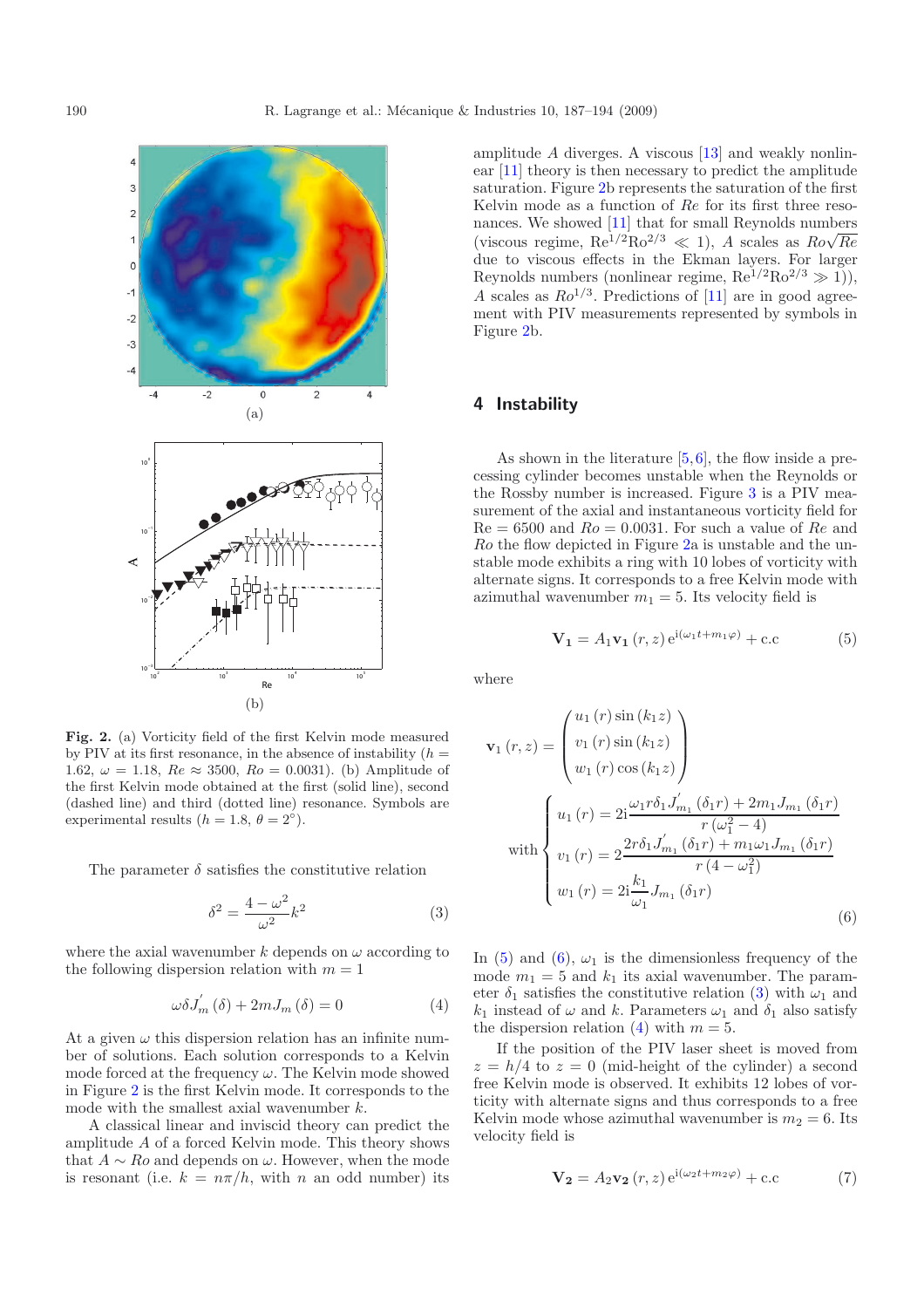

<span id="page-4-0"></span>**Fig. 3.** Vorticity field of the free modes which constitute the instability of a precessing cylinder. (a) Vorticity field measured at mid-height of the cylinder. (b) Vorticity field measured at  $z = h/4$  showing the mode  $m = 5$  superimposed with the forced Kelvin mode of Figure [2a](#page-3-0) ( $h = 1.62$ ,  $\omega = 1.18$ ,  $Re \approx$ 6000,  $Ro = 0.0031$ ).

where

$$
\mathbf{v}_{2}(r, z) = \begin{pmatrix} u_{2}(r) \cos(k_{2}z) \\ v_{2}(r) \cos(k_{2}z) \\ w_{2}(r) \sin(k_{2}z) \end{pmatrix}
$$
  
where 
$$
\begin{cases} u_{2}(r) = 2 \frac{\omega_{2} r \delta_{2} J'_{m_{2}} (\delta_{2}r) + 2m_{2} J_{m_{2}} (\delta_{2}r)}{r (\omega_{2}^{2} - 4)} \\ v_{2}(r) = 2i \frac{2r \delta_{2} J'_{m_{2}} (\delta_{2}r) + m_{2} \omega_{2} J_{m_{2}} (\delta_{2}r)}{r (\omega_{2}^{2} - 4)} \\ w_{2}(r) = -2 \frac{k_{2}}{\omega_{2}} J_{m_{2}} (\delta_{2}r) \end{cases}
$$
(8)

In [\(7\)](#page-3-5) and [\(8\)](#page-4-1),  $\omega_2$  is the dimensionless frequency of the mode  $m_2 = 6$  and  $k_2$  its axial wavenumber. The parameter  $\delta_2$  satisfies the constitutive relation [\(3\)](#page-3-3) with  $\omega_2$  and  $k_2$  instead of  $\omega$  and  $k$ . Parameters  $\omega_2$  and  $\delta_2$  also satisfy the dispersion relation [\(4\)](#page-3-4) with  $m = 6$ .

The frequencies of the two free Kevin modes shown in Figure [3](#page-4-0) were experimentally measured and their axial wavenumbers were deduced. We have demonstrated that the resonant base flow and the free Kelvin modes satisfy the resonant condition  $m_2 - m_1 = 1$ ,  $\omega_2 - \omega_1 = \omega$  and  $k_2 - k_1 = k$ . This corresponds to a mechanism of triadic resonance between the three Kelvin modes.

More information about experimental results presented here can be found in [\[14\]](#page-7-12).

To better confirm this mechanism of triadic resonance, a linear stability analysis has been developed. The first step is to find the free Kelvin modes satisfying the resonant condition. They correspond to the crossing points of the two dispersion relations shown in Figure [4a](#page-5-0). When these points are determined, the structure of the associated free Kelvin modes is known. Then, because of a solvability condition, equations of evolution for the amplitudes  $A_1$  and  $A_2$  of the two free Kelvin modes can be obtained. If the base flow is a forced Kelvin mode of amplitude  $A$ , these equations are

<span id="page-4-3"></span><span id="page-4-2"></span>
$$
\begin{cases} \partial_t A_1 = A^* N_1 A_2 - \frac{1}{\sqrt{Re}} S_1 A_1 - \frac{1}{Re} V_1 A_1 \\ \partial_t A_2 = A N_2 A_1 - \frac{1}{\sqrt{Re}} S_2 A_2 - \frac{1}{Re} V_2 A_2 \end{cases} \tag{9}
$$

where

$$
N_1 = \mathrm{i}\pi h \left(\frac{k}{\omega} - \frac{k_2}{\omega_2}\right) \int_0^1 \begin{vmatrix} u_2 & u_b^* & u_1^* \\ v_2 & v_b^* & v_1^* \\ w_2 & w_b^* & w_1^* \end{vmatrix} r \mathrm{d}r \Bigg/ \mathbf{v_1} \odot \mathbf{v_1}
$$
\n(10)

$$
N_2 = \mathrm{i}\pi h \left(\frac{k}{\omega} - \frac{k_1}{\omega_1}\right) \int_0^1 \begin{vmatrix} u_b & u_1 & u_2^* \\ v_b & v_1 & v_2^* \\ w_b & w_1 & w_2^* \end{vmatrix} r \mathrm{d}r / \mathbf{v_2} \odot \mathbf{v_2}
$$
\n(11)

<span id="page-4-1"></span>where  $|.|$  is the determinant and the scalar product  $\odot$ between two vectors  $U_1 = (U_{1r}, U_{1\varphi}, U_{1z})$  and  $U_2$  $(U_{2r}, U_{2\varphi}, U_{2z})$  being defined as

$$
\mathbf{U_1} \odot \mathbf{U_2} = \int_0^1 \int_0^{2\pi} \int_{-h/2}^{h/2} \left( U_{1r}^* U_{2r} + U_{1\varphi}^* U_{2\varphi} + U_{1z}^* U_{2z} \right) \times r \, dr \, d\varphi \, dz \quad (12)
$$

The terms  $N_1$  and  $N_2$  represent the interaction, through the nonlinear term of the Navier Stokes equation, of a free Kelvin mode with the resonant base mode. The terms 1/Re represent the influence of volume viscous effects and terms  $1/\sqrt{Re}$  the influence of boundary viscous effects through Ekman suction. Constants  $S_1$ ,  $S_2$ ,  $V_1$ ,  $V_2$  can be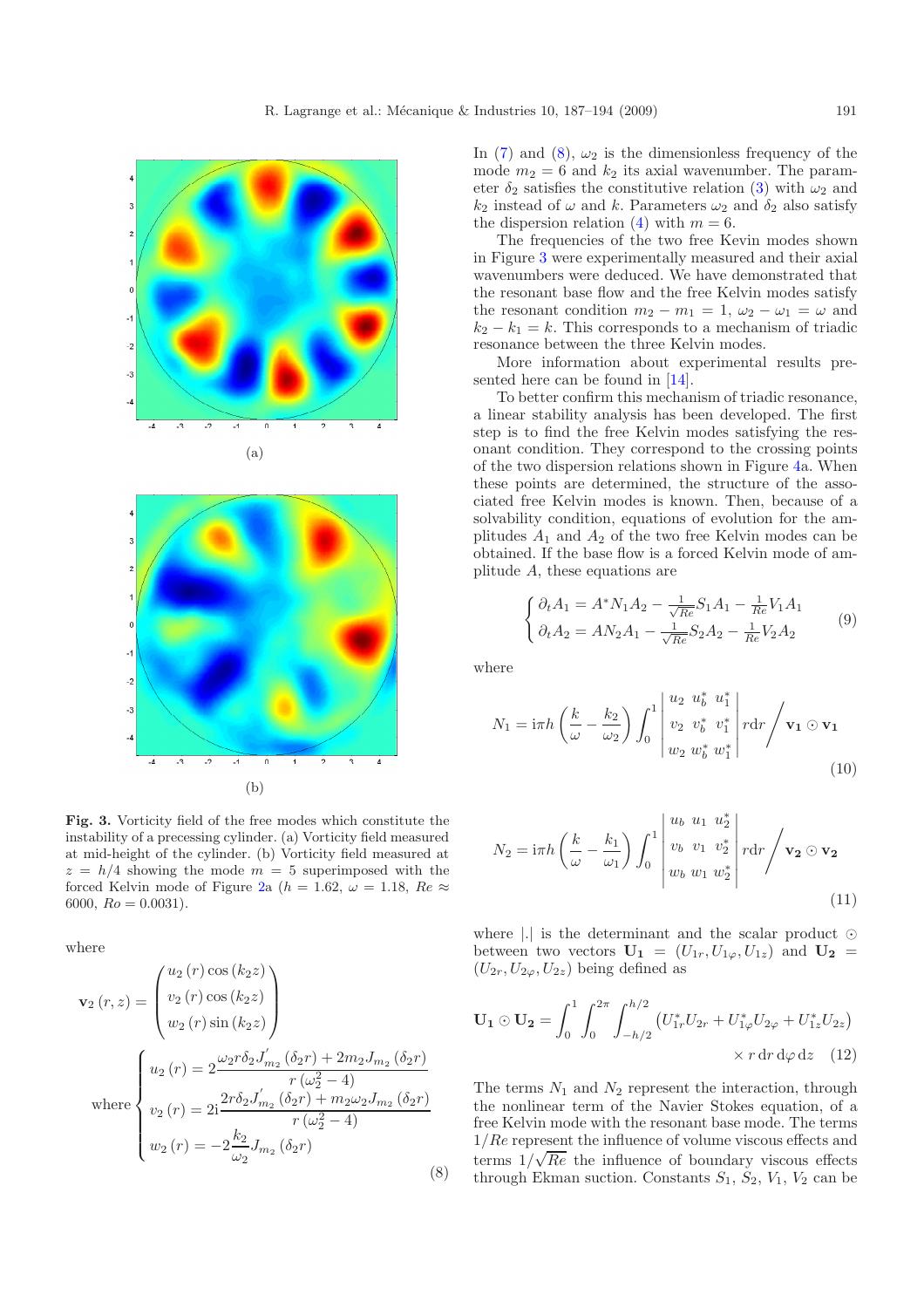

<span id="page-5-0"></span>**Fig. 4.** (a) Dispersion relations of the Kelvin modes. The solid lines (resp. dashed lines) correspond to the first five branches of the Kelvin modes with azimuthal wavenumber  $m_1 = 5$ (resp.  $m_2 = 6$ ). Solid lines have been translated by  $k = \pi/h$ and dashed lines have been translated by  $\omega = 1.18$ . Vertical dotted lines correspond  $k = n\pi/h$ , with n an integer. (b) Critical Rossby number as a function of the Reynolds number. Circles represent stable experiments and triangles unstable experiments. The theory is represented using a solid green curve.  $h = 1.62, \omega = 1.18.$ 

analytically calculated (see Kudlick [\[15\]](#page-7-13) for the peculiar case of a Kelvin mode with an azimuthal wavenumber  $m = 1$  and with  $\omega = 1$ ).

Looking for  $A_1$  and  $A_2$  with exponential time dependence  $e^{\sigma t}$ , the equation for the growth rate  $\sigma$  is the following

$$
\left(\sigma + \frac{1}{\sqrt{Re}}S_1 + \frac{1}{Re}V_1\right)\left(\sigma + \frac{1}{\sqrt{Re}}S_2 + \frac{1}{Re}V_2\right) = |A|^2 N_1 N_2 \quad (13)
$$

<span id="page-5-2"></span>Table 1. Values of the parameters for the base flow (at the first resonance) and the two free Kelvin modes  $m_1 = 5$  and  $m_2 = 6, h = 1.62.$ 

| $\omega$   | k     |                                 |                |       |                  |
|------------|-------|---------------------------------|----------------|-------|------------------|
| 1.18       | 1.939 | $-0.452$                        | $1.86 - 0.42i$ | 0.165 |                  |
| $\omega_1$ | $k_1$ |                                 |                |       | $N_1$            |
|            |       | $-0.416$ 1.940 $1.605 - 0.058i$ | 87.159         |       | $-0.066 - 0.418$ |
| $\omega_2$ | $k_2$ |                                 | V,             | Eo    | N2               |
| 0.766      |       | $3.880$ $1.813 - 0.129i$        | 102.676        |       | $-0.365 -0.614$  |

The inviscid growth rate of the instability is then  $\sigma =$  $|A| \sqrt{N_1 N_2}$ . The study of the signs of  $N_1$  and  $N_2$  (given by  $(10)$  and  $(11)$ ) shows that the free Kelvin modes associated to a crossing point between branches of the dispersion relation with same monotony cannot lead to an instability. This fact was underlined using energetic methods by [\[16\]](#page-7-14).

Including viscous effect in the calculus of  $\sigma$  we showed that for  $h = 1.62$  and  $\omega = 1.18$  (first resonance of the first Kelvin mode) the interaction between free Kelvin modes with azimuthal wavenumbers equals 5 and 6 are the most unstable, as observed in the experiments. We also plotted the stability diagram in the plane  $(Re, Ro)$  in Figure [4b](#page-5-0). It shows (green solid curve) that the critical Rossby number scales as  $Re^{-3/2}$  for  $Re \ll 3000$  and as  $Re^{-1}$  for  $Re \gg 3000$ . These two scale factors were well confirmed by PIV measurements.

#### **5 Weakly nonlinear theory**

It is possible to add nonlinear interactions between the different modes. It results in a supplementary mode with a cylindrical symmetry and whose structure, determined experimentally, is

<span id="page-5-1"></span>
$$
\mathbf{V_0} = A_0 J_5 \left( d_2 r \right) \mathbf{u}_{\varphi} \tag{14}
$$

In this expression  $A_0$  is the amplitude of the geostrophic mode,  $d_2$  is the second root of  $J_5$  (i.e.  $d_2 = 12.339$ ) and  $\mathbf{u}_{\varphi}$  is the unit vector of the cylindrical base.

This mode is essential because it saturates the growth rate of the instability thanks to 'detuning' effects. The dynamics of the precessing flow is then entirely determined by the following amplitude equations

$$
\begin{cases}\n\partial_t A = 2ifRo - \frac{1}{\sqrt{Re}} SA - i\xi A_0 A \\
\partial_t A_1 = A^* N_1 A_2 - \frac{1}{\sqrt{Re}} S_1 A_1 - i\xi_1 A_0 A_1 \\
\partial_t A_2 = A N_2 A_1 - \frac{1}{\sqrt{Re}} S_2 A_2 - i\xi_2 A_0 A_2 \\
\partial_t A_0 = \frac{1}{\sqrt{Re}} \left(\frac{-2}{h} A_0 + \chi_1 |A_1|^2 + \chi_2 |A_2|^2\right)\n\end{cases}
$$
\n(15)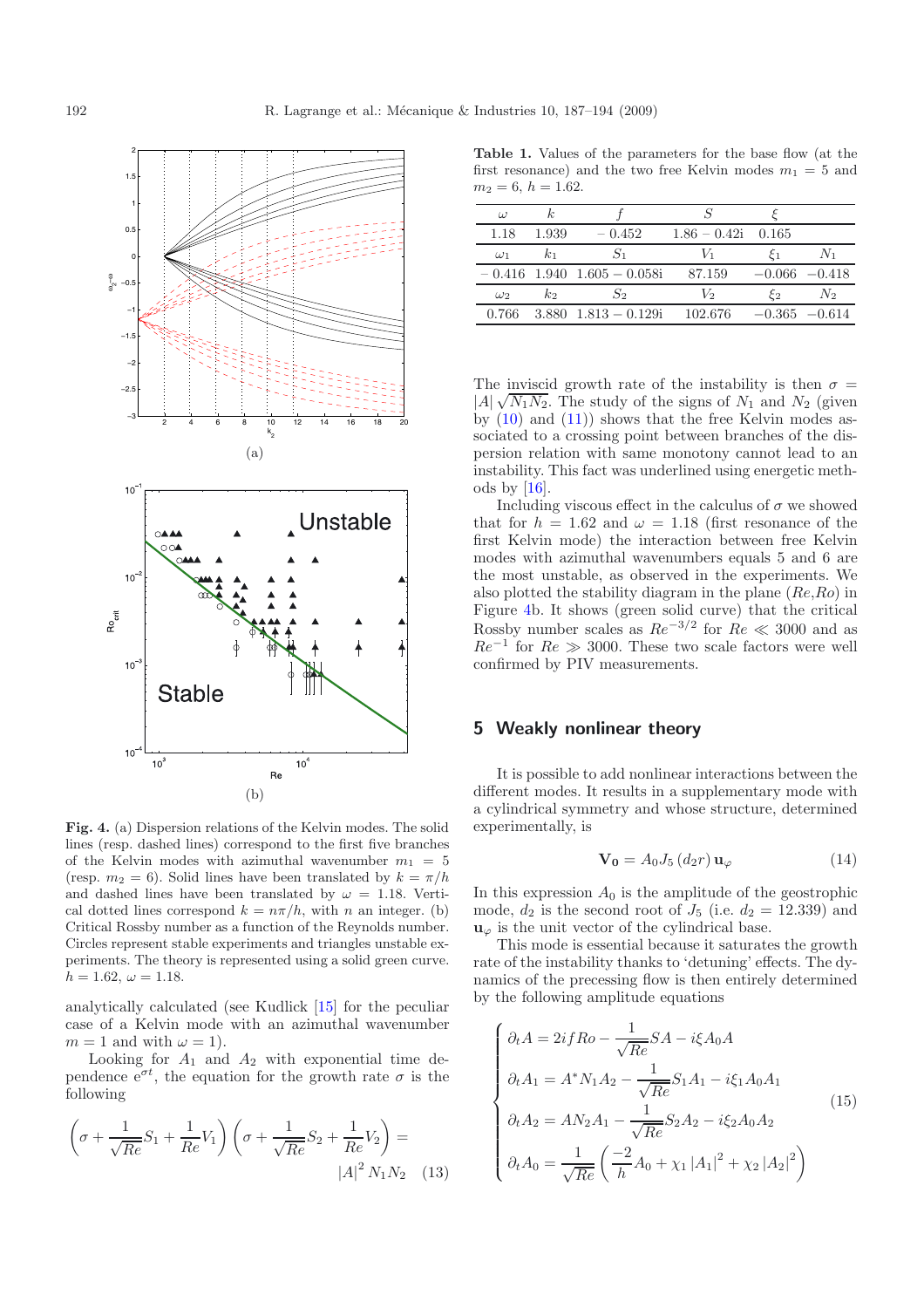

<span id="page-6-0"></span>**Fig. 5.** (a) Amplitude of the free Kelvin mode  $m_1 = 5$  as a function of the dimensionless time, for three different Reynolds numbers. For  $Re = 4000$  (blue dotted line) the flow is stable. For  $Re = 5000$  (green solid line) the flow is unstable and stationary. For  $Re = 6000$  (red dashed line) the flow is unstable and intermittent:  $h = 1.62$ ,  $\omega = 1.18$ ,  $Ro = 0.0031$ . (b) Amplitude of the free Kelvin mode  $m_1 = 5$  as a function of Ro. The bifurcation for the transition from a stable flow to an unstable flow is subcritical. The one which corresponds to the transition from an unstable and stationary flow to an unstable and intermittent flow is supercritical. The fixed point calculated from the weakly nonlinear theory is represented by the continuous red curve and is extended using a dashed line when the flow becomes unstable and intermittent. Continuous purple curves represent the maximum and the minimum of oscillations of  $A_1$ . Green triangles (resp. red) represent unstable and stationary experiments (resp. unstable and intermittent). Parameters are:  $h = 1.62$ ,  $\omega = 1.18$ ,  $Re = 3664$ .



<span id="page-6-1"></span>**Fig. 6.** Amplitude of the mode  $m_1 = 5$  (a) and of the base mode (b) as a function of RoRe (Volume viscous effects were neglected). The fixed point (red continuous curve and then discontinuous) is compared with the experimental mean values  $\langle A_1 \rangle$  et  $\langle A \rangle$ . These values are represented by blue circles (stable flow), green triangles (unstable and stationary flow) or red triangles (unstable and intermittent flow). Parameters are:  $h = 1.62, \omega = 1.18.$ 

Terms  $\xi A_0 A$ ,  $\xi_1 A_0 A_1$  and  $\xi_2 A_0 A_2$  are the 'detuning' effects mentioned previously. They can be calculated ana-lytically (see [\[11\]](#page-7-9)). Terms  $\chi_1 |A_1|^2$  and  $\chi_2 |A_2|^2$  represent the nonlinear interactions of a free Kelvin mode with itself. They were assumed to be equal and they were fitted from experiments  $(\chi_1 = \chi_2 = 10000)$ .

A numerical solution of  $(15)$  is shown in Figure [5a](#page-6-0). Parameters are given in Table [1.](#page-5-2) Figure [5a](#page-6-0) represents the temporal evolution of  $A_1$  as a function of the Reynolds number, for  $h = 1.62$  and  $\omega = 1.18$ . For a Reynolds number slightly over the threshold, the instability saturates and the amplitudes  $(A_1$  but also  $A_1$ ,  $A_2$  and  $A_0$ ) are stationary. Amplitudes become intermittent when the